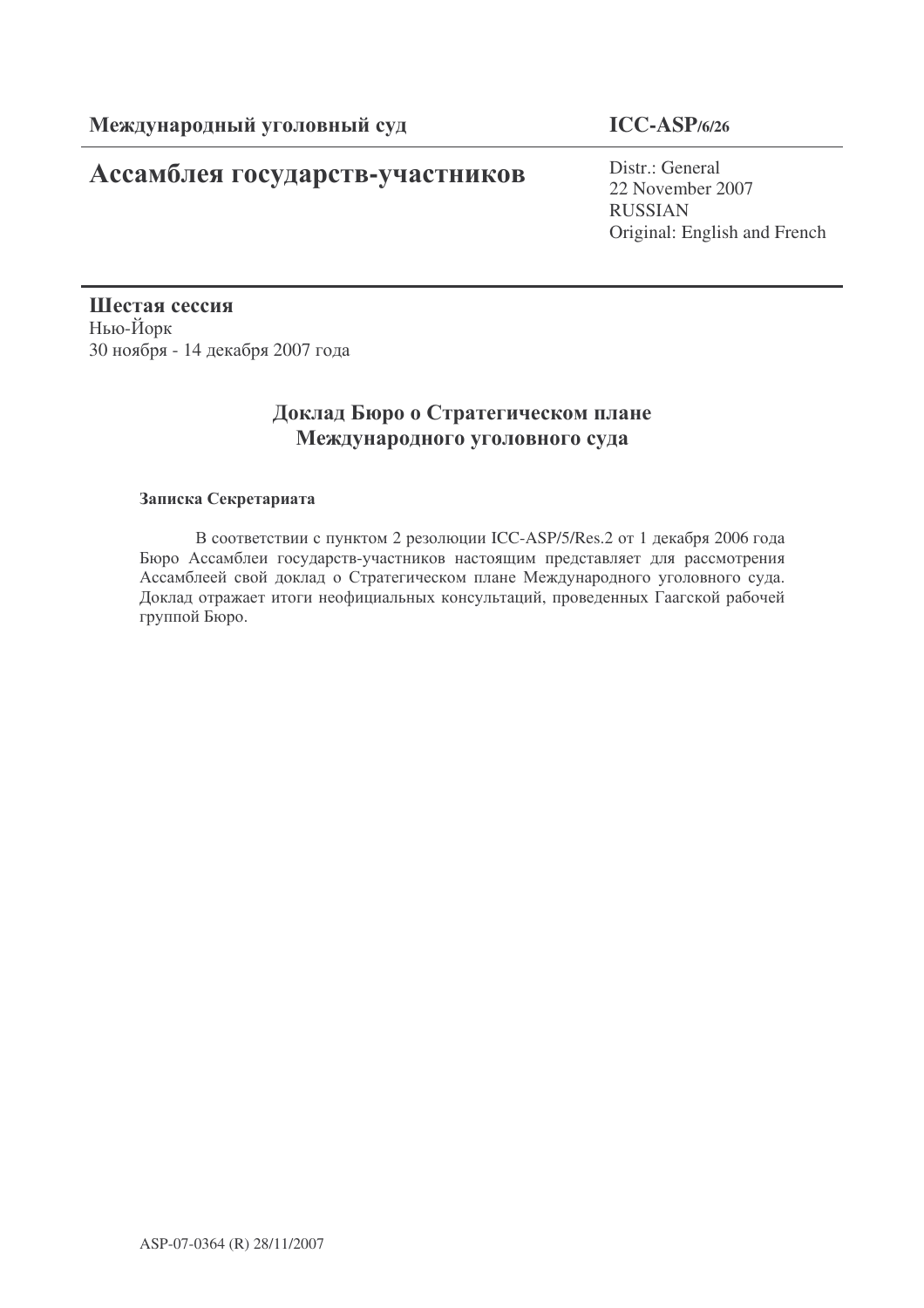## Доклад Бюро о Стратегическом плане Международного уголовного суда

#### L. Предыстория

В своей резолюции ICC-ASP/5/Res.2, принятой 1 декабря 2006 года, Ассамблея  $\mathbf{1}$ государств-участников («Ассамблея») предложила Суду «развивать далее начатый диалог с Бюро по Стратегическому плану» и рекомендовала «сосредоточить внимание в рамках такого диалога на конкретном осуществлении Стратегического плана, который должен охватывать, но не ограничиваться конкретно только этим, такие сквозные вопросы, как место осуществления деятельности Суда, положение потерпевших, информационно-просветительская и коммуникационная деятельность Суда и взаимосвязь между Стратегическим планом и бюджетом». Ассамблея предложила также Суду представить следующей сессии Ассамблеи государствучастников обновленную информацию по Стратегическому плану в свете диалога, проводимого с Бюро.

 $2.$ На своем совещании, состоявшемся 1 февраля 2007 года, Бюро Ассамблеи одобрило повторное назначение г-жи Мишель Люброкар (Франция) координатором процесса стратегического планирования, находящемуся на рассмотрении его Гаагской рабочей группы («Группа»).

На третьем совещании Группы, состоявшемся 18 апреля 2007 года.  $\overline{3}$ . координатор проинформировала Группу о том, что она намерена каждый месяц рассматривать одну приоритетную тему из числа тех, которые указаны в вышеупомянутой резолюции, а именно: место осуществления деятельности Суда, потерпевшие, информационно-просветительская и коммуникационная деятельность и взаимосвязь между Стратегическим планом и бюджетом. На этом совещании Суд выступил с общим сообщением о последних изменениях в рамках процесса стратегического планирования и согласился оказывать поддержку координатору в выполнении упомянутой работы.

Вслед за этим вступительным сообщением Группа заслушала сообщение  $4.$ представителя Суда об осуществлении стратегии информационно-просветительской деятельности (9 мая 2007 года) и была проинформирована об основных вопросах, обсуждаемых в процессе подготовки Судом документа по вопросу о потерпевших (20 июня 2007 года).

5. 13 июля Группа провела совещание для рассмотрения способов дальнейшей активизации диалога с Судом по вопросам осуществления Стратегического плана и обсуждения приоритетных вопросов, которые еще не рассматривались.

6. 2 октября Группа получила обновленную информацию о процессе стратегического планирования и двух приоритетных темах (информационнопросветительская деятельность и потерпевшие). Кроме того, участники совещания заслушали два коротких сообщения о месте осуществления деятельности Суда и взаимосвязи Стратегического плана и бюджета.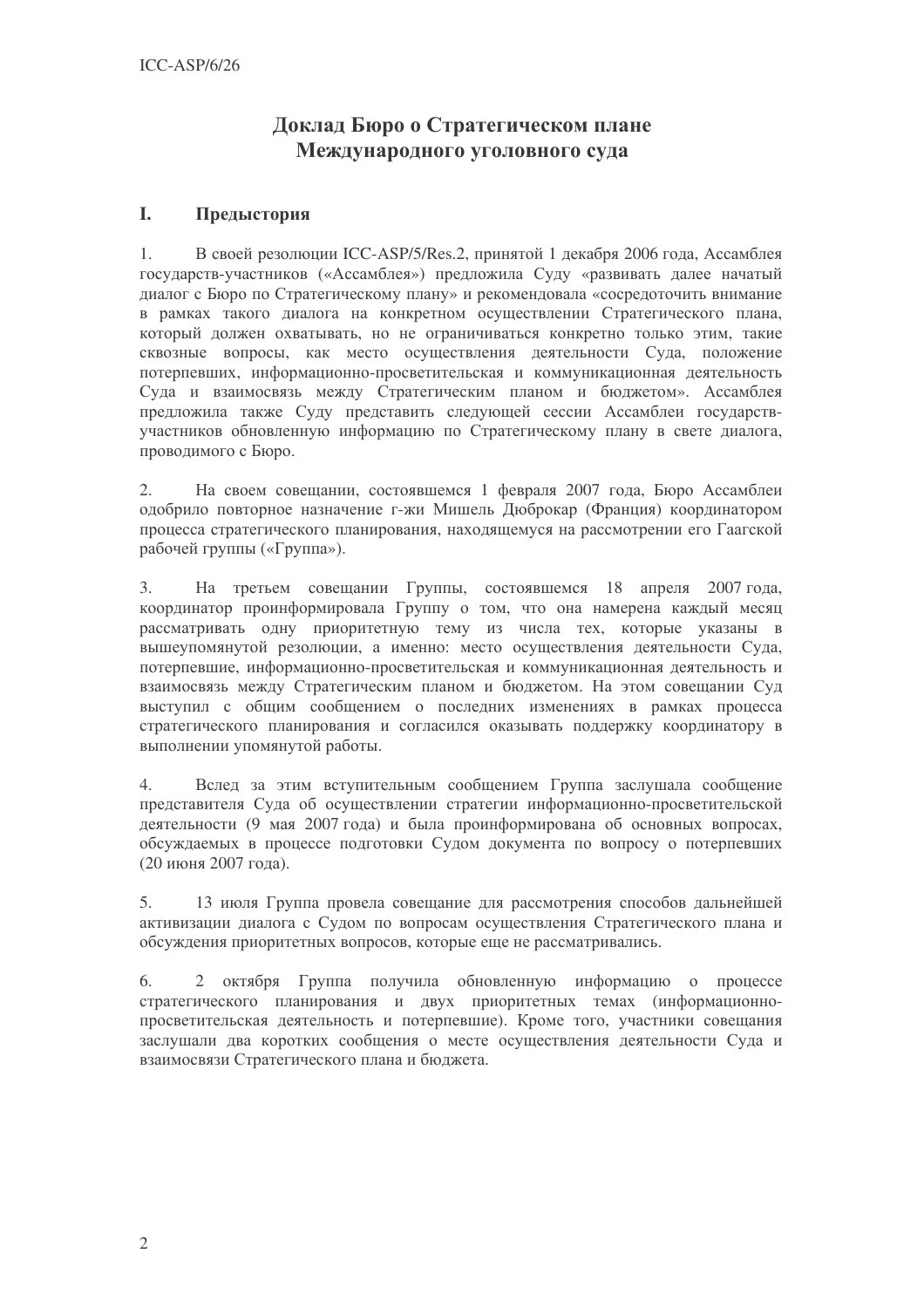7. координатор несколько раз обсуждала вопрос, касающийся Далее, Стратегического плана, с Бюджетно-финансовым комитетом, который на своей последней сессии высказал конкретные замечания по нему<sup>1</sup>, а также с координатором по бюджету послом Гансом Магнуссоном (Швеция) и представителями Суда.

8. 7 ноября Группа получила от Суда неофициальный документ, в котором сообщалось о прогрессе в области разработки стратегии Суда по потерпевшим.

#### II. Общий обзор Стратегического плана в 2007 году

9. На основе своего Стратегического плана, принятого в 2006 году (ICC-ASP/5/6), Суд определил приоритетные стратегические задачи на 2007 год. Помимо тех, которые связаны с текущей деятельностью (проведение расследований и судебных разбирательств), Суд выделил следующие задачи:

- процесс принятия решений; a)
- $h)$ постоянные помещения и географическое место осуществления деятельности Суда;
- $\mathcal{C}$ ) безопасность:
- людские ресурсы (наем, повышение квалификации и наем персонала,  $\mathbf{d}$ возможности продвижения по службе); и
- вопрос, касающийся небюрократической организации и общей  $e)$ культуры в Суде.

 $10.$ Суд также рассмотрел приоритетные вопросы, определенные Ассамблеей, с целью отобрать вопросы, которые будут рассматриваться им в течение всего года.

11. Пока Суд решил, что десятилетние задачи, установленные в Стратегическом плане, далее расширяться не будут, поскольку, по мнению Суда, целесообразнее использовать имеющиеся у него ресурсы для совершенствования нынешнего плана.

#### Ш. Сквозные вопросы, определенные Ассамблеей

#### $\mathbf{A}$ . Информационно-просветительская деятельность

12. В рамках осуществления Стратегического плана действий информационнопросветительского характера Суд изменил формулировку задач и основные установки. Кроме того, сфера деятельности была ограничена группами в рамках общин, имеющими непосредственное отношение к расследуемым преступлениям, и сконцентрирована в конкретных географических районах.

 $13.$ В своей информационно-просветительской работе Суд сталкивается с рядом серьезных проблем: нелостаточное развитие телекоммуникационной сети, нехватка ресурсов у местных неправительственных организаций и средств массовой информации, слабая инфраструктура, разнообразие языков, неблагополучное положение с точки зрения безопасности и высокий процент неграмотности.

<sup>&</sup>lt;sup>1</sup> Доклад Бюджетно-финансового комитета о работе его девятой сессии (ICC-ASP/6/12), пункт 32.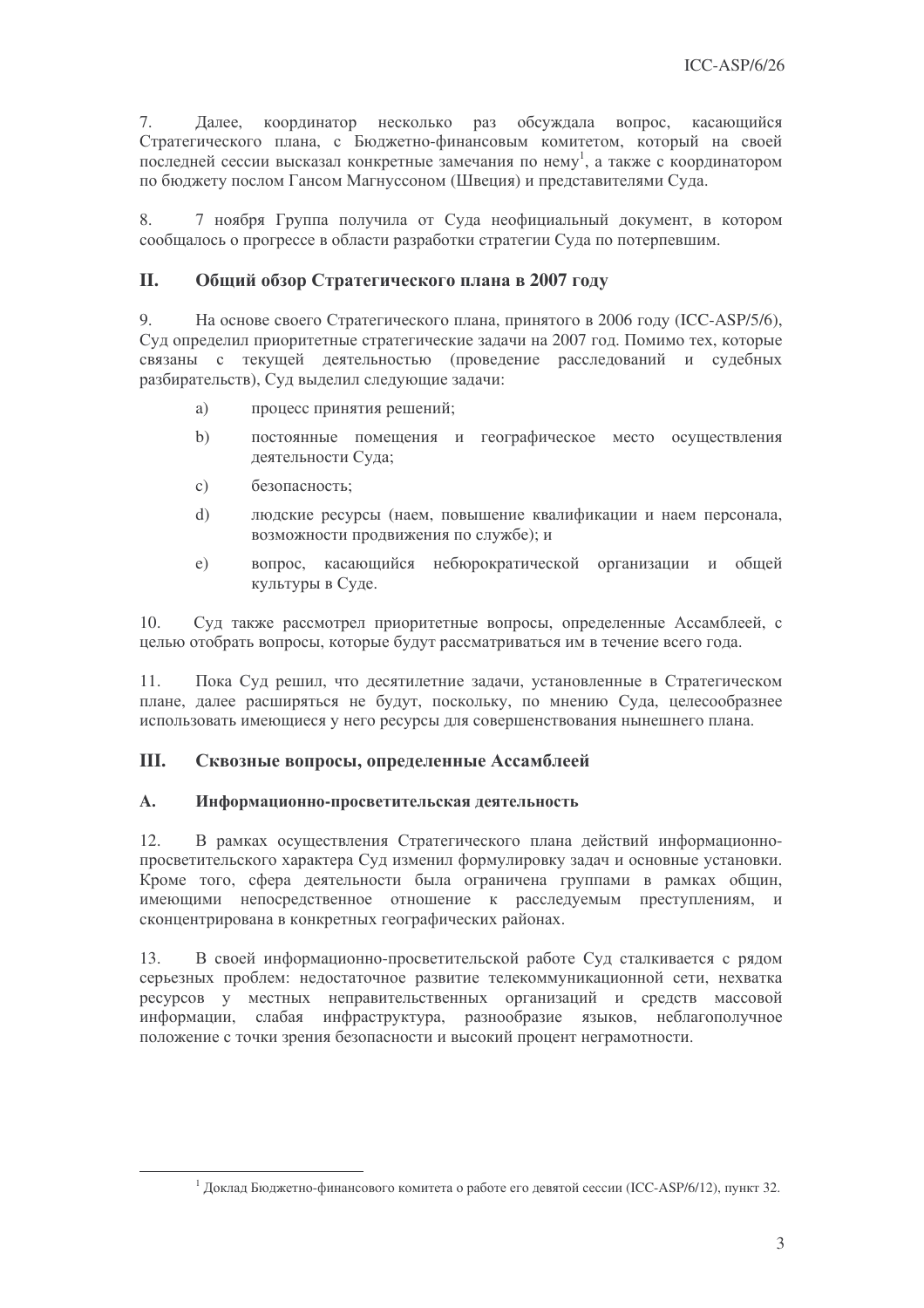В настоящее время Суд разрабатывает показатели деятельности как для 14. количественной, так и для качественной оценки воздействия его деятельности. Представитель Суда, несущий ответственность за осуществление стратегии в области информационно-просветительской деятельности, высказал мнение, что качественные показатели, определенные Судом, по своему характеру пока еще не являются достаточно объективными и должны быть усовершенствованы.

15. Информационно-просветительская деятельность была развернута в северной части Уганды и Демократической Республики Конго. В северной части Уганды 28 соответствующих мероприятий было проведено Судом и девять заинтересованными сторонами; в них приняли участие почти 3000 человек, и с их помощью по данным Суда, удалось охватить примерно 8,9 млн. человек. Было распространено более 32 000 публикаций. С тем чтобы донести информацию до широких слоев населения, просветительско-информационная группа проводит встречи «на открытом воздухе» и использует театральные представления с участием самодеятельных артистов из числа беженцев, живущих в лагерях, а также обеспечивает передачу интерактивных радиопрограмм. В настоящее время «значительная часть населения ачоли», лля которой прелназначена информационно-просветительская программа, лучше понимает суть работы Международного уголовного суда, чем члены общин, еще не охваченных этой программой.

16. По некоторым признакам можно судить, что Суд успешно осуществляет свои информационно-просветительские программы: например, на начальном этапе можно было услышать такие вопросы: «А будет ли Суд судить детей?». Теперь же подобные вопросы население уже не задает, хотя у людей появляются новые вопросы, касающиеся конкретных аспектов деятельности Суда (например, «Могут ли отзываться ордера на арест?»), что свидетельствует о растущем понимании целевыми группами населения сути работы Суда.

17. В последнее время аналогичная деятельность стала осуществляться в контексте ситуации в Дарфуре посредством проведения встреч в лагерях беженцев в Чаде и непосредственных бесед с лидерами, формирующими общественное мнение (такими как юристы, журналисты, местные неправительственные организации, артисты, студенты, члены парламента).

#### $\mathbf{B}$ . Потерпевшие

18. Группа была проинформирована о том, что Суд в настоящее время подготавливает рабочий документ по потерпевшим, для чего требуются участие различных органов, а также вклад со стороны Целевого фонда для потерпевших, Канцелярии публичных адвокатов по делам потерпевших и самих потерпевших.

19. Не затрагивая вопросов, относящихся к юрисдикции судей, этот рабочий документ преследует цель определения основных стратегий Суда по вопросам, касающимся потерпевших, и, как предполагается, будет состоять из двух основных частей:

- первая часть будет отражать общие рамки и факторы, влияющие на a) стратегию, а также содержать описание самой стратегии Суда по вопросам, касающимся потерпевших, в шести основных областях:
	- $\mathbf{i}$ информирование потерпевших о их правах в Суде и регулярное предоставление им всей необходимой информации;
	- $\mathbf{ii}$ защита: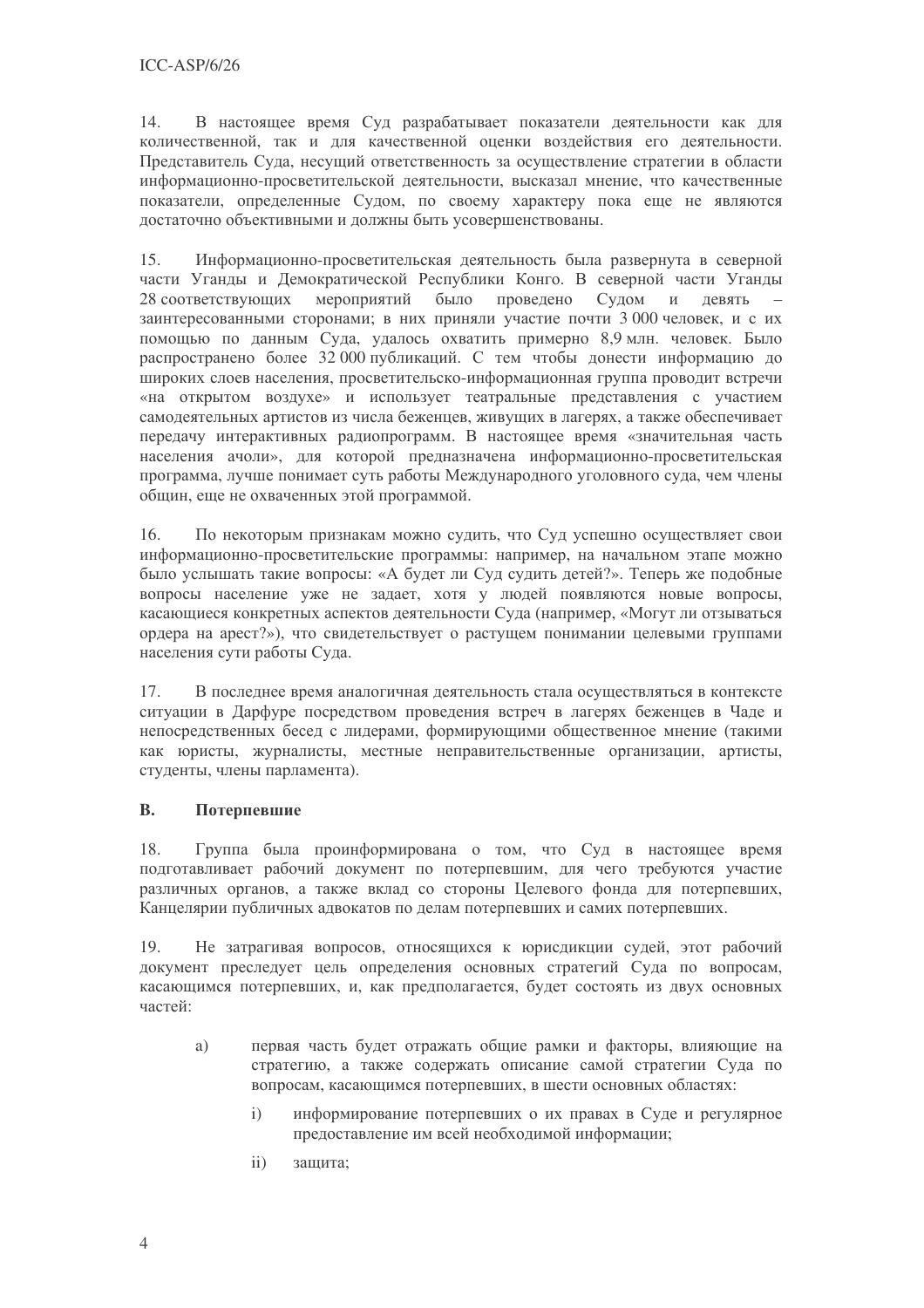- $\overline{iii}$ ) поддержка потерпевших и оказание им помощи;
- $iv)$ участие потерпевших:
- $V)$ возмешение: и
- $\rm vi)$ юридическое представительство;
- вторая часть будет посвящена оценке воздействия таких стратегий на  $b)$ потерпевших.

20. Предполагается, что окончательный текст этого стратегического документа будет подготовлен к концу первого квартала 2008 года.

#### $\mathbf{C}$ . Место осуществления деятельности Суда

 $21$ Было отмечено, что в положения статьи 3 Римского статута, посвященной местопребыванию Суда, разрешают Суду заседать, «если он считает это желательным», в любых других местах.

 $22.$ Лля нелей рассмотрения вопросов осуществления своей текущей леятельности за пределами Гааги и условий ее осуществления в других местах Суд разработал методику анализа всех соответствующих элементов (что за деятельность, какие она будет иметь последствия, каким будет уровень децентрализации), а также оценки воздействия таких мероприятий.

23. Прежде чем принимать решение о том, какие виды деятельности можно было бы децентрализовать, Суд рассмотрел свои различные функции: анализ ситуаций и расследования, уголовные преследования, вопросы потерпевших и свидетелей, информационно-просветительская деятельность, публичные адвокаты, палаты. приведение приговоров в исполнение и поддержка (включая вопросы безопасности, содержания под стражей и организации судопроизводства).

24. Что касается последствий, то Суд определил различные области: имеющиеся ресурсы, материально-техническое обеспечение, инфраструктура, коммуникации, безопасность, целевые группы и заинтересованные стороны.

25. И наконец, рассматриваются различные уровни децентрализации: миссии, бюро по связи/информации, материально-технические центры, ограниченное присутствие на местах/отделения, стандартное полевое отделение, центры ключевой деятельности, судебные разбирательства «на местах»<sup>2</sup>. Эти уровни децентрализации могут различаться в зависимости от рассматриваемых видов деятельности.

26. Принимается во внимание оценка воздействия любого децентрализованного вида деятельности, в частности расходы, облик Международного уголовного суда и судебные последствия.

27. Суд продолжает анализировать различные рассматриваемые элементы.

<sup>2</sup> Предлагаемый бюджет по программам Международного уголовного суда на 2008 год (ICC-ASP/6/8), приложение XII, «Слушания на местах - резюме бюджета».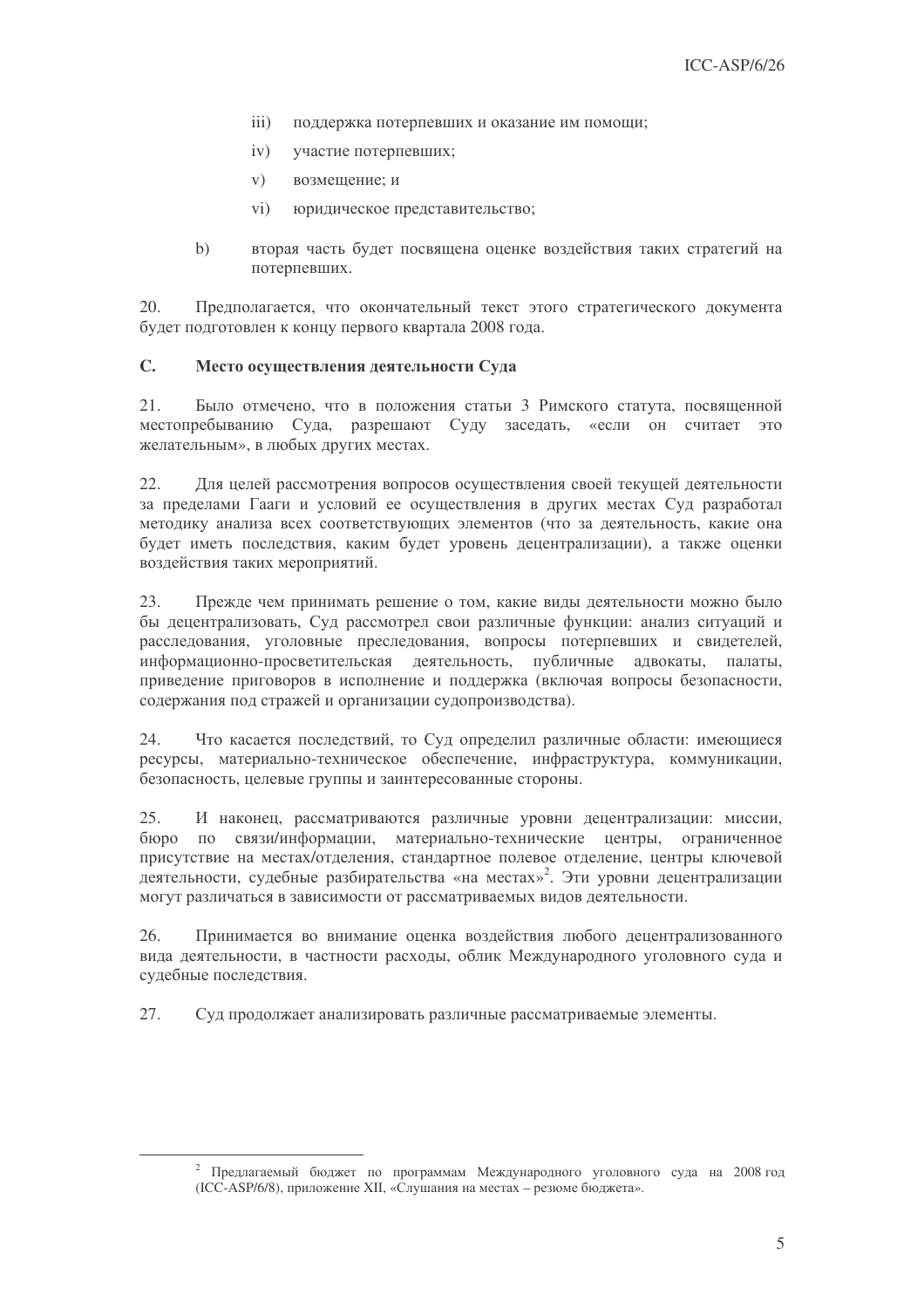#### D. Взаимосвязь между Стратегическим планом и бюджетом

28. Вышеуказанные приоритетные задачи, определенные Судом в 2007 году на основе Стратегического плана, были объединены на 2008 год в пять основных задач:

- судебные разбирательства и расследования по делам (сотрудничество в a) деле ареста и предоставления в распоряжение);
- $b)$ информационно-просветительская деятельность;
- $\mathcal{C}$ ) защита свидетелей и потерпевших;
- $\mathrm{d}$ людские ресурсы; и
- помещения (временные и постоянные).  $e)$

29. В структуре бюджета на 2008 год все приоритетные задачи были привязаны к общим для Суда задачам, запланированным на 2008 год, и новые ресурсы, изыскиваемые на следующий год, определяются с учетом последних: 0,76 млн. евро для защиты потерпевших и свидетелей, 0,51 млн. евро для инфраструктуры (отделения на местах), 0,46 млн. евро для обеспечения безопасности, 0,36 млн. евро для юридической помощи и 0,70 млн. евро для временных помещений.

 $30.$ Ожилаемые результаты, указанные в бюлжете на 2008 год, определяются первоочередными целями, определенными Судом в 2007 году. Для ожидаемых результатов были разработаны показатели деятельности, а также целевые показатели.

 $31.$ Тем не менее, в своем докладе о работе своей девятой сессии Бюджетнофинансовый комитет отметил, что «следует лучше проработать связь между Стратегическим планом и бюджетом»<sup>3</sup>.

#### IV. Оценка и перспективы

#### $\mathbf{A}$ . Анализ, проведенный Судом

 $32<sub>1</sub>$ Работа, проделанная в связи со Стратегическим планом, позволила улучшить координацию и взаимодействие между различными органами учреждения. Она также привела к улучшению связи между Стратегическим планом и бюджетом. Кроме того, был достигнут определенный прогресс в выполнении первоочередных задач, которые были определены для Суда. И наконец, представляется, что Стратегический план способствовал работе Суда по пропаганде принципа «единого Суда».

Однако некоторые области требуют дополнительной работы: ухудшилась 33. ситуация с соблюдением сроков, и необходимо повышать качество связи с государствами-участниками. Ведь План считается слишком амбициозным ввиду недостаточного развития структуры поддержки в Суде, особенно с учетом сложности решаемых залач. Отмечалось также, что Сул одновременно и определяет, и выполняет свои залачи.

 $34.$ При подготовке Плана на 2008 год будут определены средства для улучшения положения. Среди прочих вопросов Суд намерен определить подход к обновлению поставленных в Плане десятилетних задач, в частности выяснить, все ли из них всё еще актуальны.

<sup>&</sup>lt;sup>3</sup> Доклад Бюджетно-финансового комитета о работе его девятой сессии (ICC-ASP/6/12), пункт 32.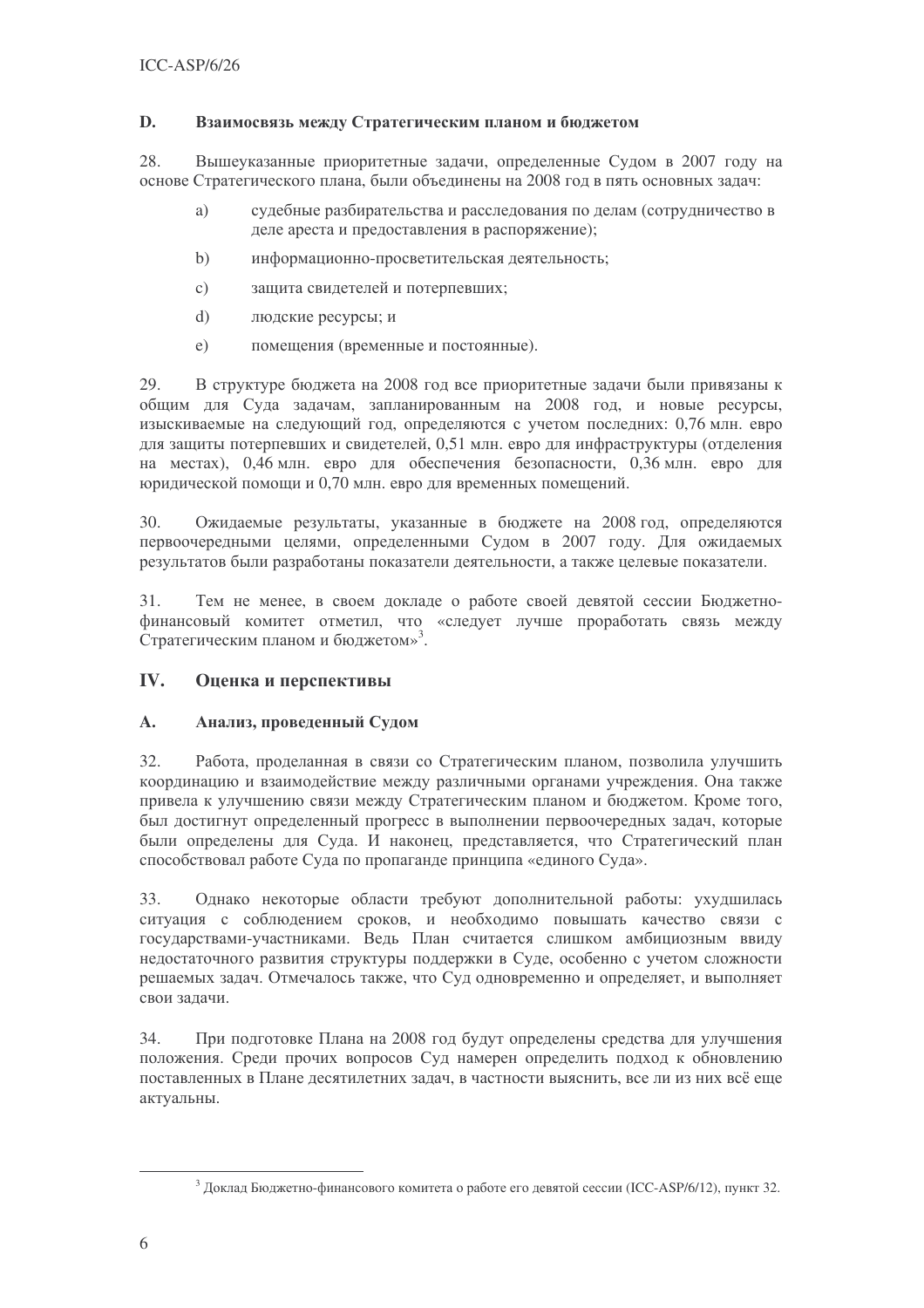#### **B.** Анализ, проведенный Гаагской рабочей группой

35. Во-первых, Группа подчеркнула тот факт, что она по-прежнему учитывает, как это было заявлено в 2006 году, что Стратегический план разработан и осуществляется Судом и что в ходе ее текущего диалога в отношении Плана Группа не собирается и не планирует «детально контролировать» Суд.

36. Если Стратегический план является, как это признает сам Суд, полезным инструментом для Суда, он может также помочь государствам-участникам лучше понять потребности Суда не только в отношении бюджетных вопросов, но и в связи с их обязательством сотрудничать и поддерживать Суд по ряду оперативных вопросов. Таким образом, дальнейший диалог между Судом и государствами-участниками имеет важнейшее значение.

В 2007 году из-за нехватки времени Суд не смог тщательно изучить большую 37. часть вопросов, определенных Ассамблеей государств-участников как приоритетные залачи.

38. Группе хорошо известно об объеме работы Суда и о проблемах, с которыми он сталкивается при найме достаточно квалифицированного персонала, о чем говорилось в цитировавшемся выше докладе Бюджетно-финансового комитета.

Однако Группа надеется, что в 2008 году оставшиеся первоочередные задачи 39. (информационно-просветительская деятельность, потерпевшие. локализания деятельности Суда и связь между бюджетом и Стратегическим планом) будут окончательно доработаны и оформлены, а диалог с государствами-участниками в этой связи будет и дальше углубляться.

 $40.$ информационно-просветительской Если ГОВОРИТЬ более конкретно о деятельности, то, по мнению Группы, Суд смог доработать свои нынешние показатели деятельности, особенно те из них, которые связаны с оценкой качества осуществляемой деятельности. Это остается приоритетным вопросом для государствучастников, особенно когда речь идет о финансовых последствиях этой деятельности и необходимости обосновать такие расходы при принятии бюджета. Кроме того, Группа хотела бы также получить дополнительную информацию о СВЯЗЯХ  $\mathbf{M}$ взаимозависимости между информационно-просветительской деятельностью  $\overline{M}$ стратегиями в отношении потерпевших. Как организуется и обеспечивается координация между различными секциями Суда, занимающимися этими вопросами?

Точно так же в соответствии с позицией, изложенной Бюджетно-финансовым 41. комитетом, Группа выражает надежду, что когда дойдет дело до рассмотрения бюджета Суда на 2009 год, удастся установить более тесные связи между бюджетом и Стратегическим планом.

- 42. Что касается вопроса потерпевших, то Группа особо отметила:
	- необходимость основывать рабочий документ на фактическом опыте, a) приобретенном на местах, с четким указанием цели стратегии и определением средств для проверки достижения ожидаемых результатов;
	- $b)$ необходимость сократить сроки между подачей отдельными лицами заявлений в Суд о защите и получением ими ответа от Суда. Однако Суд подчеркнул, что данное решение носит судебный характер и что Секретариат Суда должен ждать решение Палат;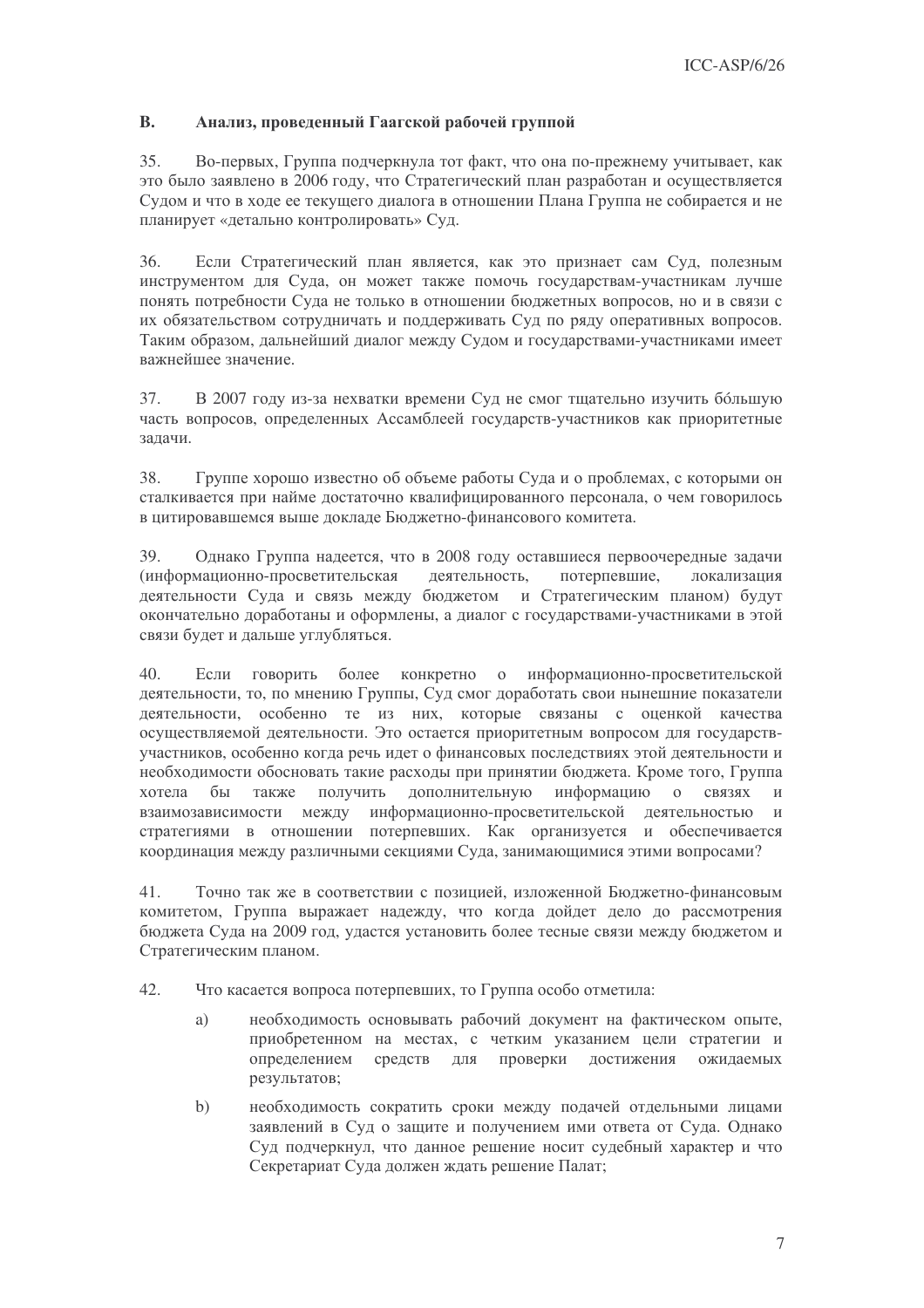- важность консультирования с неправительственными организациями  $\mathbf{c})$ как при подготовке Стратегического плана, поскольку они обладают реальным опытом на местах, так и относительно сокращения сроков, о которых говорилось в предыдущем подпункте; и
- $\mathrm{d}$ необходимость обеспечения надлежащего участия Целевого фонда для потерпевших в разработке соответствующей стратегии и в ее осуществлении.

43. Говоря в целом, Группа напомнила о том, что она ожидала конкретного выполнения различных поставленных в Плане задач, демонстрирующего по мере возможности четкие связи между различными задачами. Помимо разъяснений Суда по поводу методологии делегации хотели бы также получить информацию о том, на чем Суд основывает свой выбор при определении своей деятельности.

В свете этих замечаний Группа хотела бы, чтобы диалог между государствами- $44.$ участниками и Судом по повестке дня Ассамблеи на 2008 год продолжился, с тем чтобы и дальше обсуждать и разрабатывать приоритетные вопросы, определенные в резолюции ICC-ASP/5/Res.2 от 1 декабря 2006 года. Соответствующая рекомендация содержится в приложении к настоящему докладу.

 $45$  $\overline{M}$ наконец, Группа с интересом рассмотрит обновленный вариант Стратегического плана, который Суд собирается подготовить в 2008 году.